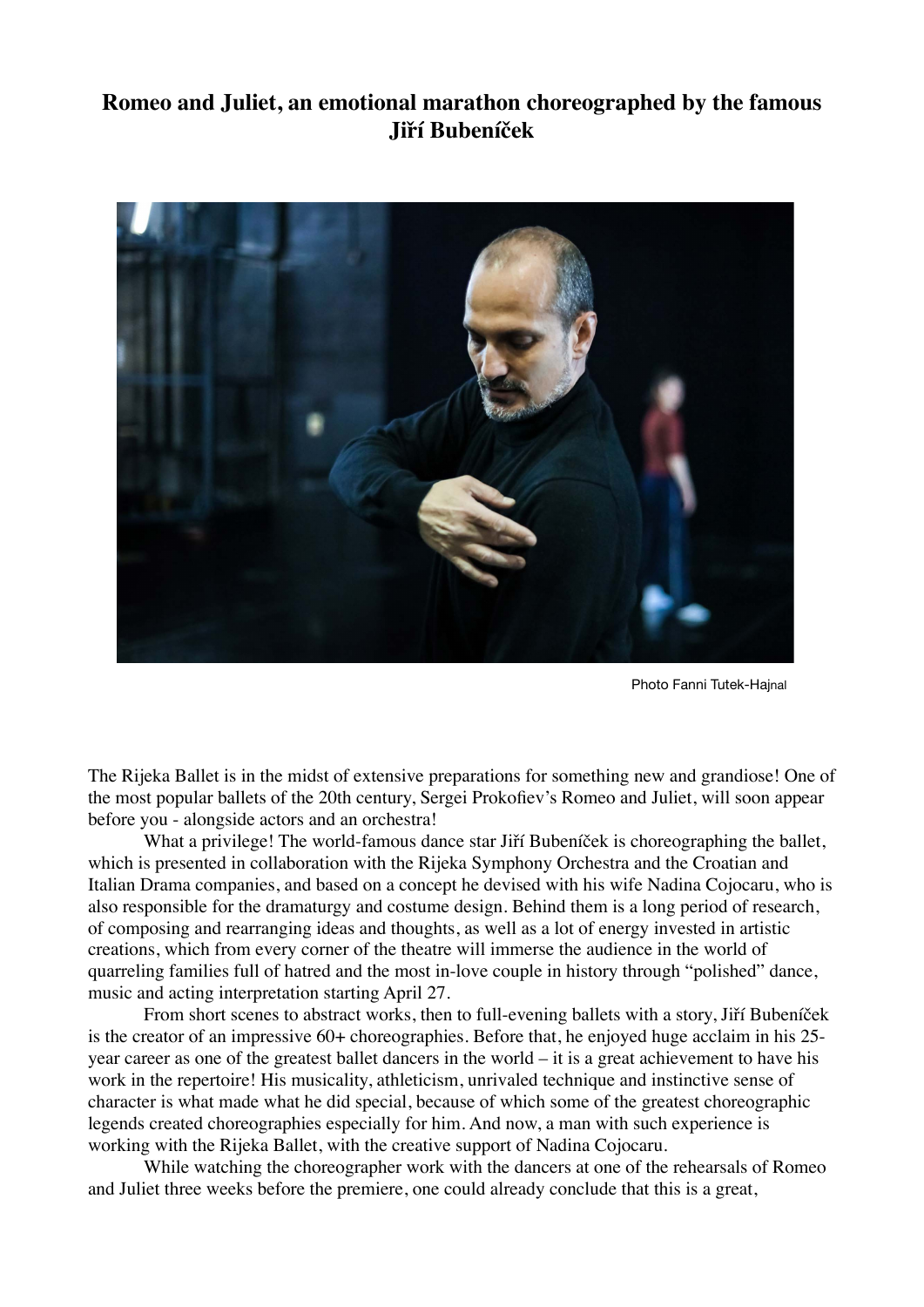especially beautiful ballet, with tender and passionate duets, telling a story that is an emotional marathon. It was inspiring to watch his work with the dancers, to watch as the choreography "took hold" in the dancers' bodies. It was a pleasure to hear the precise instructions that offer a whole new world for each character in each of the dancers, while they also create the characters from themselves. Between choreographing, Bubeníček motivates with stimulating energy to work hard, with healthy moments of humor and his great respect for the dancers, full of praise for the uniqueness of each member of the Ballet with Character.

And the cast is a perfect fit! When you see the duet between Romeo and Juliet, for example, how they intertwine, how they "merge" and "melt" into each other in amazing choreography, how they glide on the stage and hover with ease in their infatuation, beautiful bodies and energies, young, enthusiastic, so realistically committed to each other – you really believe them. The casting is very important to Bubeníček, especially when it comes to ballet that tells a story. The dancers are chosen according to the nature of the roles, and he helps them develop the assigned character from themselves. The process is infinitely interesting: from extensive conversations with the dancers to find that character in themselves through a series of questions, to try not to "act or overact, not to act as though they are moving in a ballet, but to break free and be simple, young people with certain desires, endeavors and thoughts that the character elicits from them," until they have a reimagined interpretation the characters from Shakespeare's play, conveying all their nuances. Bubeníček frees them from all learned, limiting tasks, reminding them to become aware of implicit biases and to use knowledge and experience in a new way.

When Jiří Bubeníček demonstrates a part of the choreography, in a short moment he completely assumes the attitude and personality of the character, so clearly that you fully recognize the character's nature. His intention is not to impose his own way, but to provide a brief example. "The music is so beautiful; it's beautifully composed. Listen to the music – it tells you everything," says Bubeníček, fascinated by Prokofiev, searching for full presence and individual dramatic persuasiveness among the dancers. Between choreography sessions, we managed to capture a moment for a short conversation:

## **You not only present this story in front of the audience, but also in a Shakespearean way from among the audience.**

*With the story of Romeo and Juliet, we wanted to get closer to the audience, physically as well. That's why we created a bridge in the auditorium; that's why we have two actors – because when you listen to a story about something, you feel it more closely, more clearly. Dancers portray characters from words and music with dance. We wanted to give it all to the audience to make the impression stronger; instead of the usual order, there is none: the audience, the orchestra in the pit and then the dancers on stage. We wanted to tell a story from among the people.* 

## **What are your thoughts on a topic that has never ceased to be relevant, neither before Shakespeare's time nor ever since?**

*The story is so familiar; the topic is so current. When you read Shakespeare, you realize that people haven't changed. It's more or less the same: the problems we have today, the difficulties, the search for ourselves, have been the same for centuries. Shakespeare talks about two families who hate each other. The same thing is happening in every country in Europe, the past full of family quarrels in which no one wants to forgive anyone.*

*It is then passed down from generation to generation. Europe is small. Suddenly we have whole countries fighting against each other. Due to such tensions, suddenly no one knows what to do anymore, so they fight on. It's so topical! It takes a lot of sacrifice to escape it. Here are young lovers who sacrifice their great love while their families are fighting.*